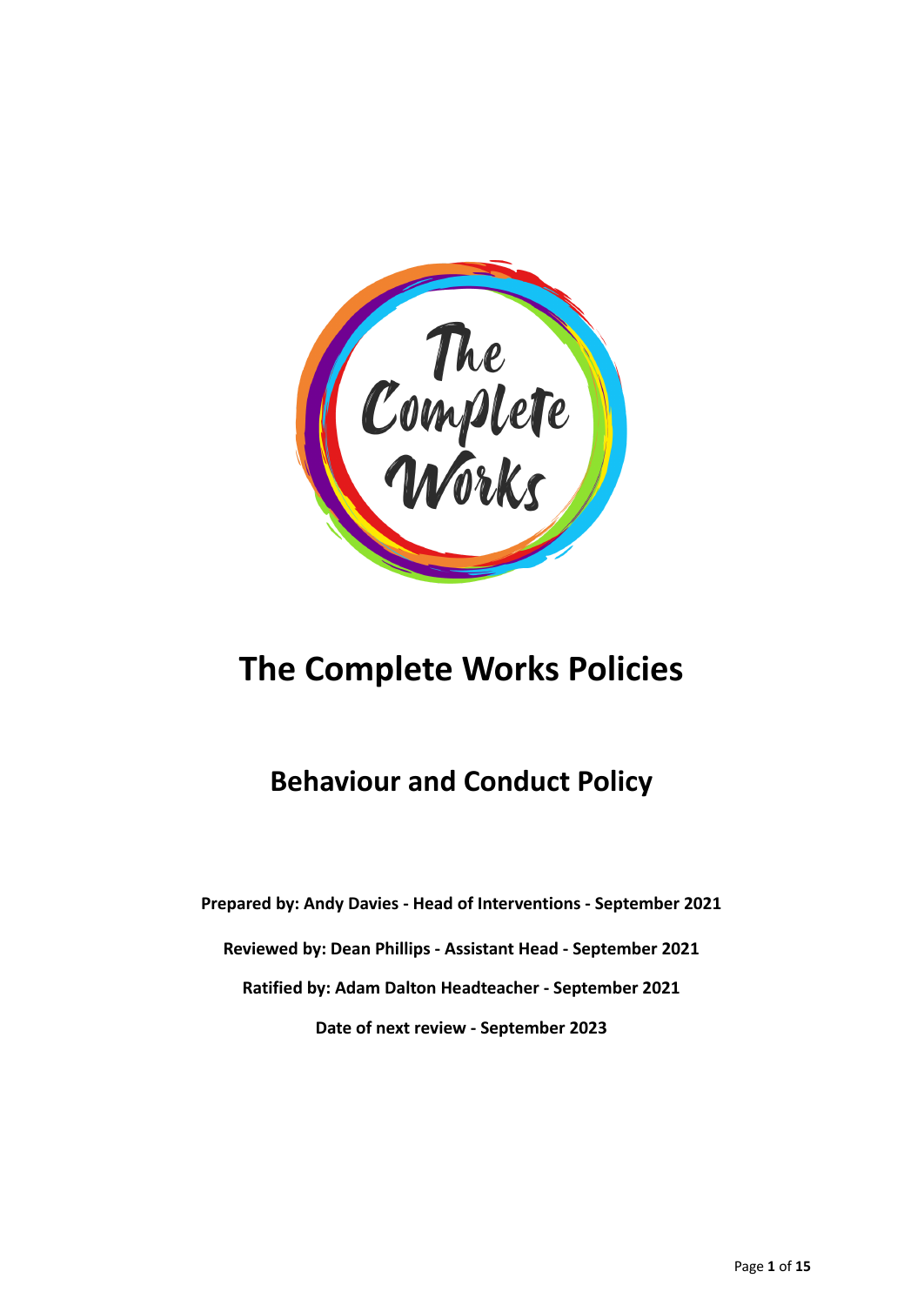

# **Contents**

| Aims                                                                   |                |  |
|------------------------------------------------------------------------|----------------|--|
| Introduction                                                           |                |  |
| Behaviour management: Expected practice within a whole school approach |                |  |
| Definitions                                                            | 5              |  |
| Rights, responsibilities and rules                                     | 5              |  |
| Core routines                                                          | 6              |  |
| Least to most intrusive                                                | 6              |  |
| Vigilance                                                              | 6              |  |
| <b>Consequences</b>                                                    | 6              |  |
| <b>Targets</b>                                                         | $\overline{7}$ |  |
| Rewards                                                                | $\overline{7}$ |  |
| A menu of rewards                                                      | $\overline{7}$ |  |
| Sanctions                                                              | 8              |  |
| A menu of sanctions                                                    | 8              |  |
| Time                                                                   | 9              |  |
| Incidents                                                              | 9              |  |
| Working in partnership                                                 |                |  |
| Parents / Carers                                                       | 10             |  |
| Referrers                                                              | 10             |  |
| Other Agencies / Professionals                                         | 10             |  |
| <b>Implementation and review</b>                                       | 11             |  |
| Appendix 1:                                                            | 12             |  |
| Primary and secondary behaviour                                        | $12\,$         |  |
| Positive use of the language of discipline                             | 12             |  |
| Separate the behaviour from the child                                  | 13             |  |
| <b>Appendix 2:</b>                                                     |                |  |
| Vigilance                                                              | 13             |  |
| <b>Appendix 3:</b>                                                     |                |  |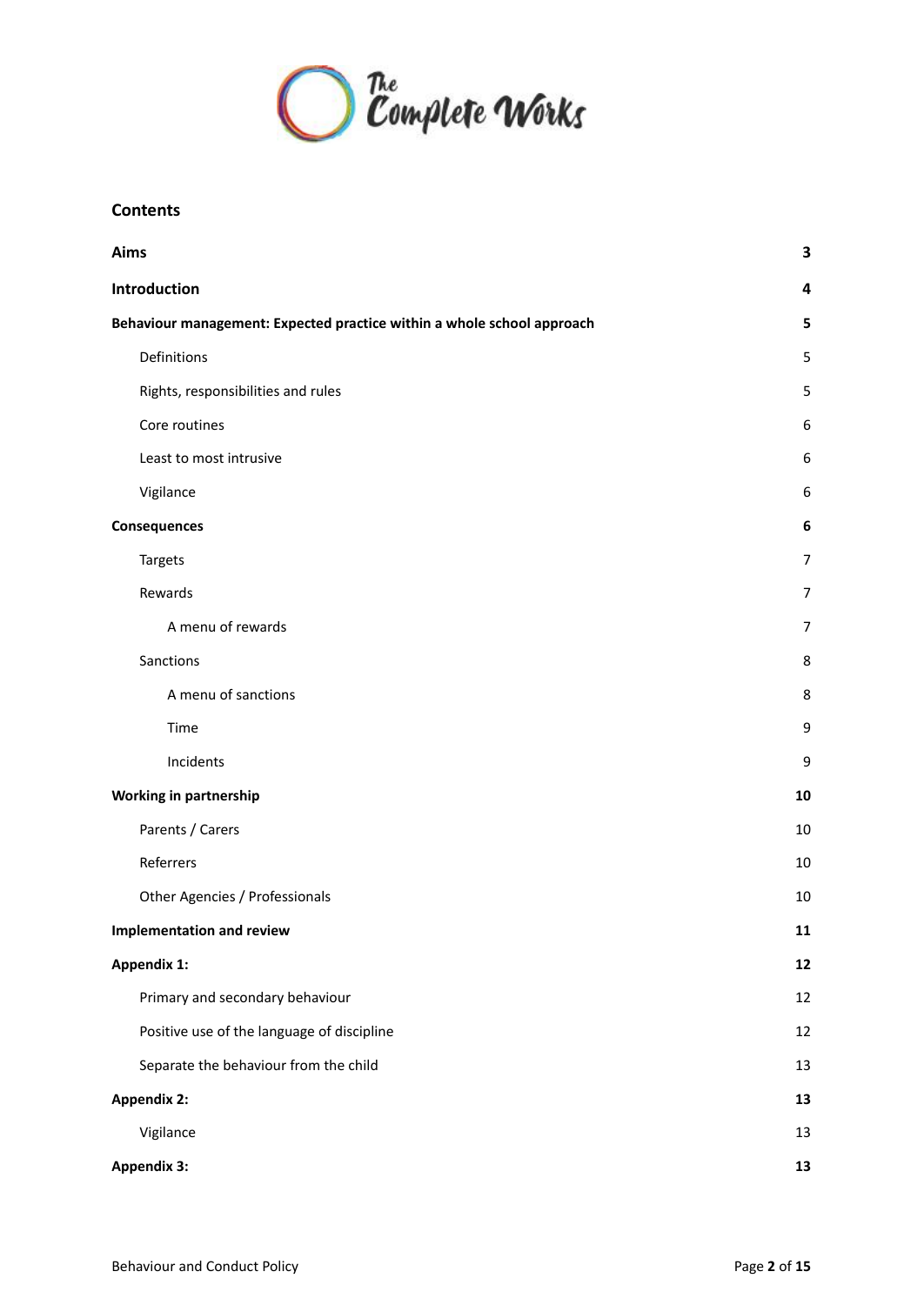

|                    | Logical consequences                           | 13 |
|--------------------|------------------------------------------------|----|
| Appendix 4:        |                                                | 14 |
|                    | Corrective discipline: least to most intrusive | 14 |
| <b>Appendix 5:</b> |                                                | 14 |
|                    | Colleague support                              | 14 |
|                    | Appendix 6:                                    | 15 |
|                    |                                                |    |

# <span id="page-2-0"></span>**Aims**

This policy outlines the behaviour and conduct expectations of students at The Complete Works, the agreed structure for behaviour monitoring and management and how we work with students, parents/carers and professionals to achieve these expectations.

# **This policy should be considered in conjunction with:**

- Anti-bullying Policy
- Admissions, Sanctions and Exclusions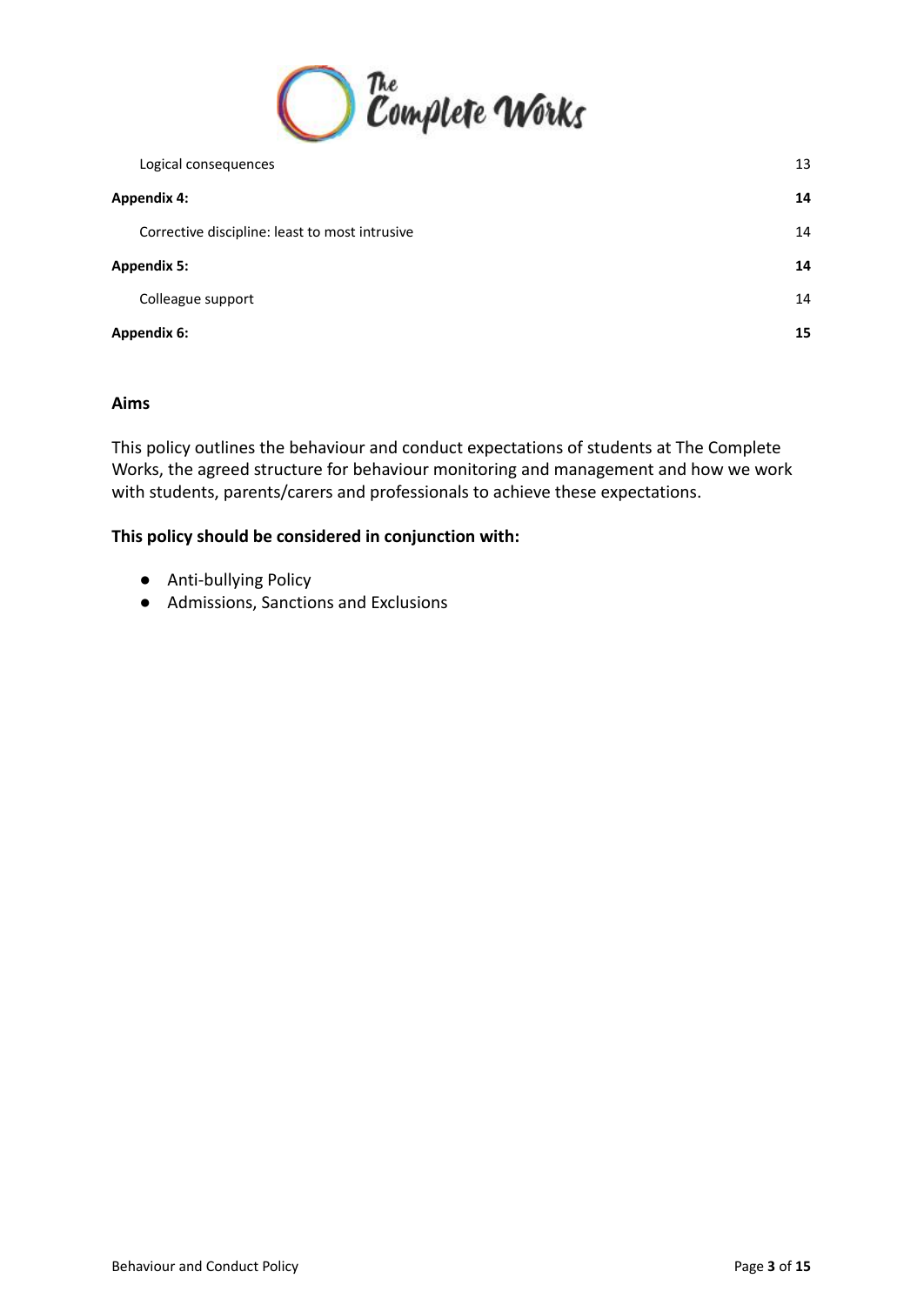

# <span id="page-3-0"></span>**Introduction**

The Complete Works Independent School's Behaviour and Conduct Policy has been revised in 2020 and any alterations have taken into account the Education & Inspections Act 2006 and the DfE guidance July 2011, Education Act 2011. The policy also complies with the DfE Guidance as published in their four documents;

- Ensuring good behaviour in schools
- Screening searching and confiscation
- Use of reasonable force.
- Sexual violence and sexual harrassment between children in schools and colleges

This policy clearly establishes the expected behaviours of students and staff.

All staff at TCW have the power to discipline students for breaches of the school's rules, failure to follow instructions and unacceptable behaviour. Only the Headteacher or in certain circumstances a member of staff given the authority by the Headteacher, can exclude a student from TCW (Please see our Admissions, Sanctions and Exclusions policy).

The main aim of TCW is to work in partnership with parents to achieve positive outcomes for pupils with Social, Emotional and/or Behaviour Difficulties. To achieve this aim staff at TCW will:

- Provide a positive experience of education for those who have been permanently excluded, or are at risk of being permanently excluded from another school.
- Promote a safe, healthy, social and emotional learning environment and/or experience for all students.
- Offer a curriculum that enables all students to become successful learners and to enjoy learning, making progress and achieving.
- Assist students in gaining skills and knowledge to enable them to make positive contributions to society and to prepare students for the next step in their economic well being.
- Provide behavioural management knowledge to parents/carers, families, schools and other agencies to help them to provide an education for the whole child.

The main vehicle by which we attempt to meet these aims is the well-defined Positive Behaviour Management Strategy through which pupils are supported in improving their behaviour.

TCW offers a broad and balanced curriculum taking into account the requirements of the National Curriculum. However, one of the main focuses of the school's work is the emotional well being of the students, which we try to support through a nurturing environment.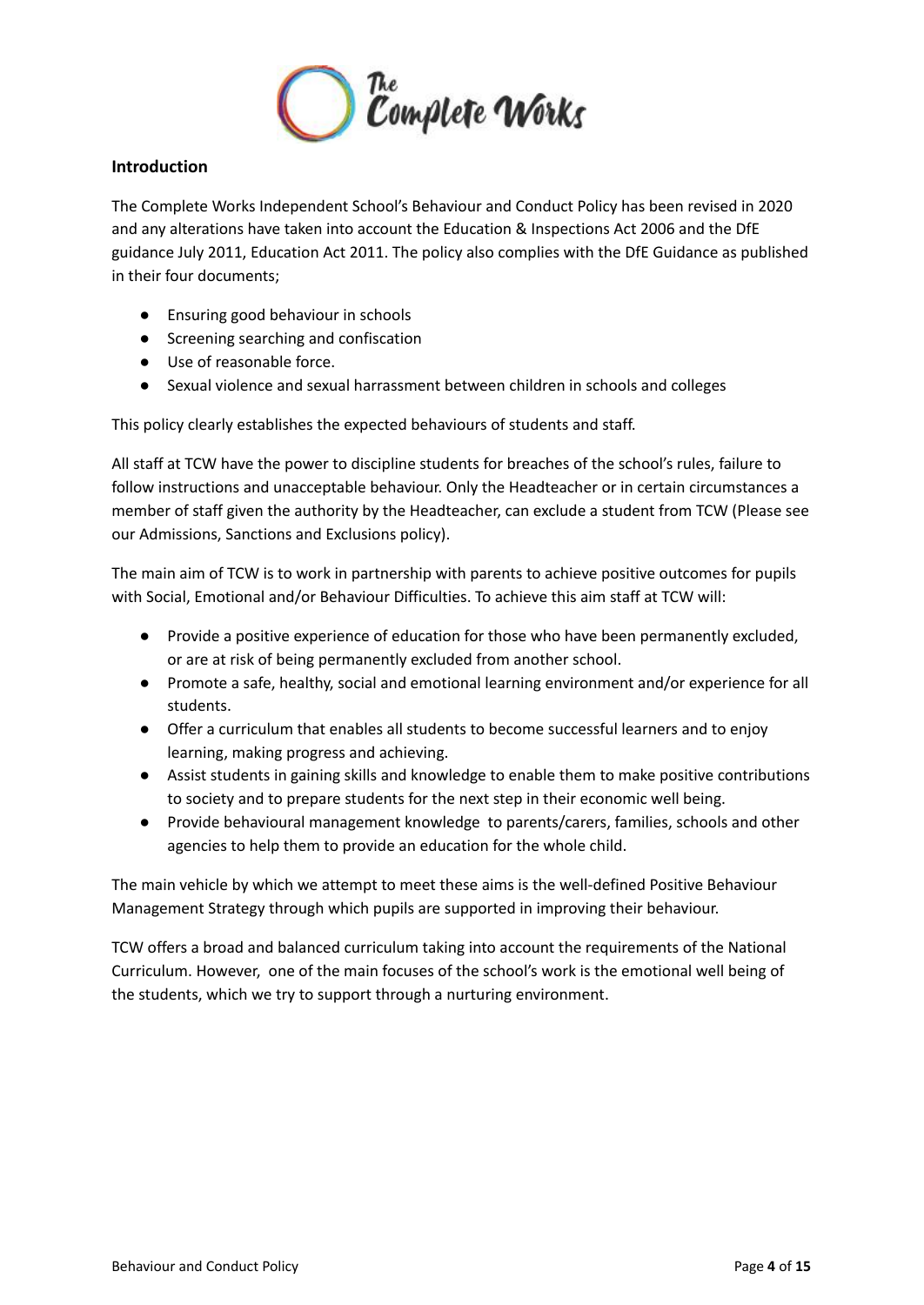

# <span id="page-4-0"></span>**Behaviour management: Expected practice within a whole school approach**

The staff have a common understanding of behaviour management practices at the classroom level and the "duty of care" level in taking active responsibility for management and discipline.

#### <span id="page-4-1"></span>*Definitions*

Expected practice - The way in which staff characteristically manages student behaviour on a day-to-day basis.

Whole school approach - An understanding that we meet our aims best if all staff are constant to the same principles of thought or action i.e. staff consistently follow the behaviour policy

#### <span id="page-4-2"></span>*Rights, responsibilities and rules*

TCW has developed core rights, which are the foundations and reference for staff leadership. These rights and corresponding responsibilities were developed in full consultation with staff and students at TCW. Whenever a member of staff addresses undesirable behaviour they do so from these rights. The core rights are fundamental and apply to all members of TCW; staff and students. They are:

We all have the right to:

- Feel safe
- Learn
- Be treated with respect
- Work in a pleasant environment
- Be heard

With rights go responsibilities, which apply to staff and students. They are:

- Keep the learning environment a safe place
- Allow each other to learn
- Treat each other with respect
- Keep the learning environment a pleasant place
- Listen to each other

TCW rules give protection to core rights and are regularly discussed with students and staff. Rules are clear, positively phrased, fair, reasonable and unambiguous. When staff are dealing with undesirable behaviour reference should be made to which rule has been broken. The school rules have been devised in consultation with staff and students. The school rules are:

- Treat each other with respect
- Treat the environment with respect
- Keep the school a safe place to be
- Allow each other to learn

Periodically the rules will be reviewed with students and staff.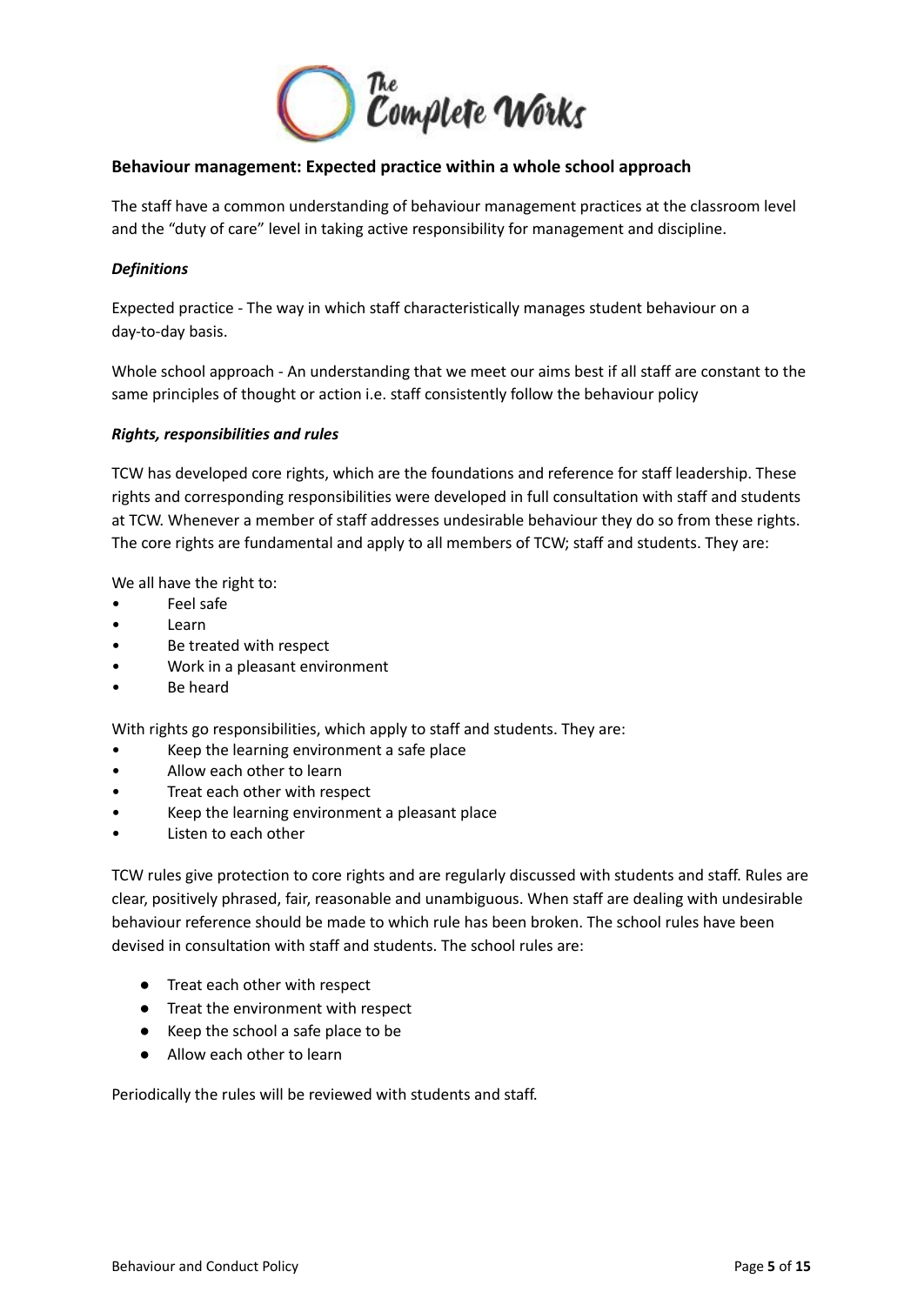

# <span id="page-5-0"></span>*Core routines*

Clearly established routines greatly help in the smooth running of the school. Classroom staff should establish routines in the classroom. This may include entry to the room, settling, seating plans, cues for answering/asking questions, movement around the room, clearing up, target setting and reviewing and exit from the classroom.

There are other routines within TCW and a clear daily routine exists for the following:

- Arrival and registration
- Breaks and lunchtimes
- Time out

# <span id="page-5-1"></span>*Least to most intrusive*

When dealing with undesirable behaviour staff are expected to intervene at the least intrusive point that is possible. This allows the correction to be unobtrusive and positive whilst protecting the rights of all parties. A hierarchy can be developed by staff to include a wide repertoire. Remembering to:

- Tactically ignore as appropriate
- Focus on primary behaviour
- Re-establish a working relationship

(See Appendix 4 for further guidance)

#### <span id="page-5-2"></span>*Vigilance*

Staff adapt the degree of vigilance required to maintain good order. In general staff use relaxed vigilance i.e. staff pay attention to issues that matter. The concept of relaxed vigilance is not an exact science and staff at TCW regularly give and receive feedback on this issue e.g. in private discussion, debriefing, performance management etc.

(See Appendix 2 for further guidance)

#### <span id="page-5-3"></span>**Consequences**

Staff at TCW believe that motivating students to behave in socially acceptable ways is crucial. An immediate consequence provides feedback to the student. Therefore, TCW will offer rewards that encourage positive behaviour and sanctions that discourage negative behaviour. Reflecting on a student's achievements will enable them to recognise their progress and build their self-esteem.

Where possible staff employ logical consequences in direct response to the student's behaviour. This approach will keep the link between the student's behaviour and the appropriate consequence.

We believe in a consistent framework, which has a balance between encouraging good behaviour and correcting undesirable behaviour, but due to the students low self-esteem we accentuate the positive.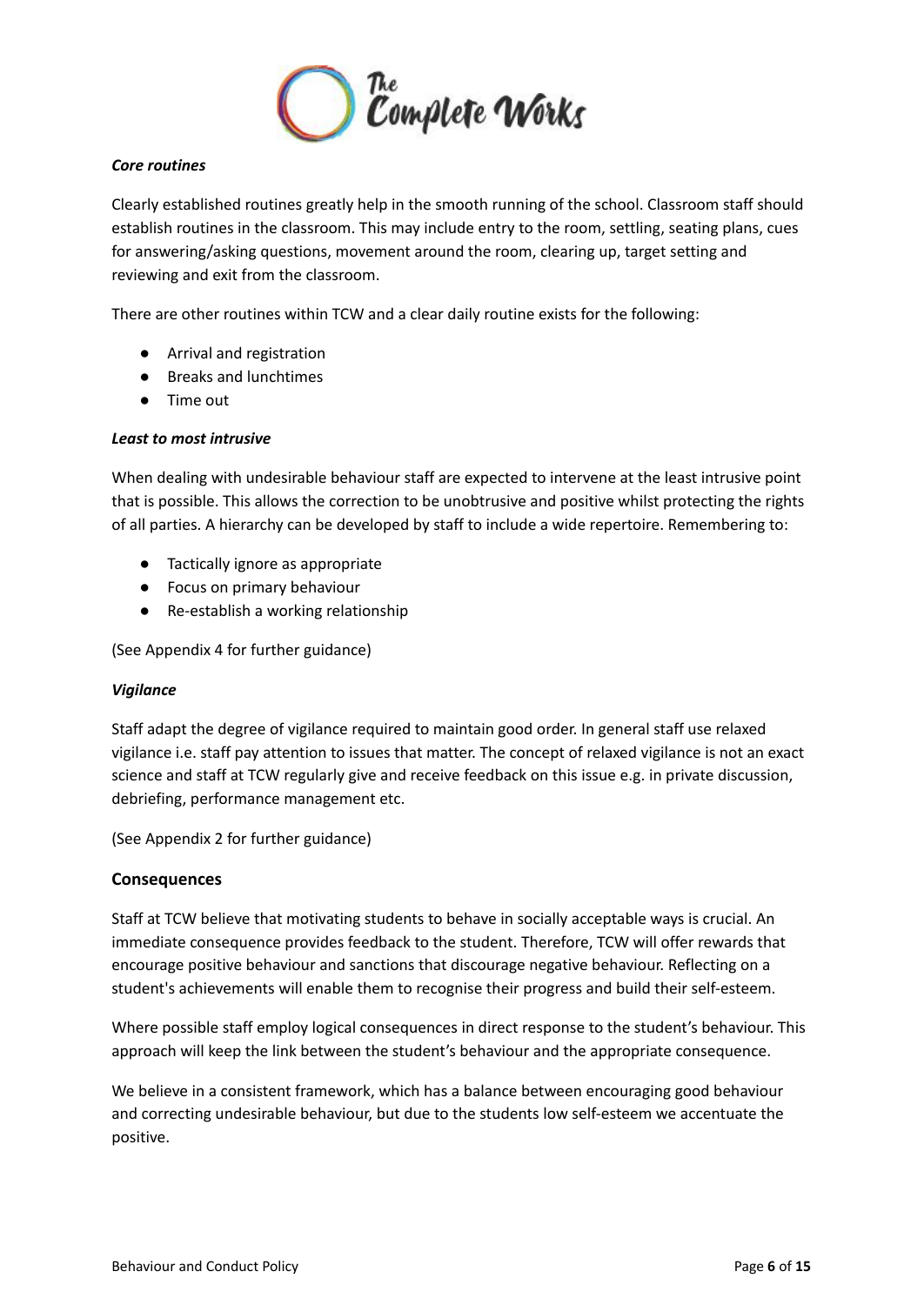

(See Appendix 3 for further guidance)

# <span id="page-6-0"></span>*Targets*

The main aim of target setting is to help the students to change their behaviour. It is also a useful mechanism for monitoring and evaluating their behaviour. The general principles are recorded below and the practicalities are included as an appendix.

- Targets are recorded on the students half termly report and reviewed each half term.
- The targets are informed by a baseline assessment provided by the school/relevant adults and the expertise of the key worker and where appropriate drawing on a relevant IEP.
- Targets written should be SMART: specific, measurable, achievable, realistic and time-limited.
- The targets provide a continued record of progress that are used in reviews

#### <span id="page-6-1"></span>*Rewards*

A reward is positive feedback given to students. A reward will reinforce, encourage and motivate future positive behaviour in the student.

At all times staff at TCW seek to encourage students. Encouragement includes any action that conveys to the student that staff respect, trust, and believe in their value as a person.

We work towards greater use of intrinsic rewards, so that students value their achievements for their own sake. Extrinsic rewards may be used, particularly to break a cycle of poor behaviour.

*"While some staff blame disruption on the belief that they do not have sufficiently powerful sanctions* at their disposal, the reality is that they do not have enough mild ones... If exclusion from reward is a *preferable alternative to punishment, then the obvious way of increasing the number of sanctions available is to increase the number and range of small rewards on offer." Bill Rogers*

Our staff strive to consistently reward students who are working and behaving appropriately. There are many rewards available and some are listed below.

#### <span id="page-6-2"></span>*A menu of rewards*

Staff have a variety of other reward strategies available to them. The list below is not exhaustive:

- Private praise
- Specific praise
- Public praise
- Credit for meeting targets
- Certificates
- Contact with Parents / letter home / text message
- Departmental rewards (pupils performing well in a particular Subject / Area may expect to be rewarded by subject staff in addition to any recognition gained through the termly reports)
- Display of work
- Headteacher Awards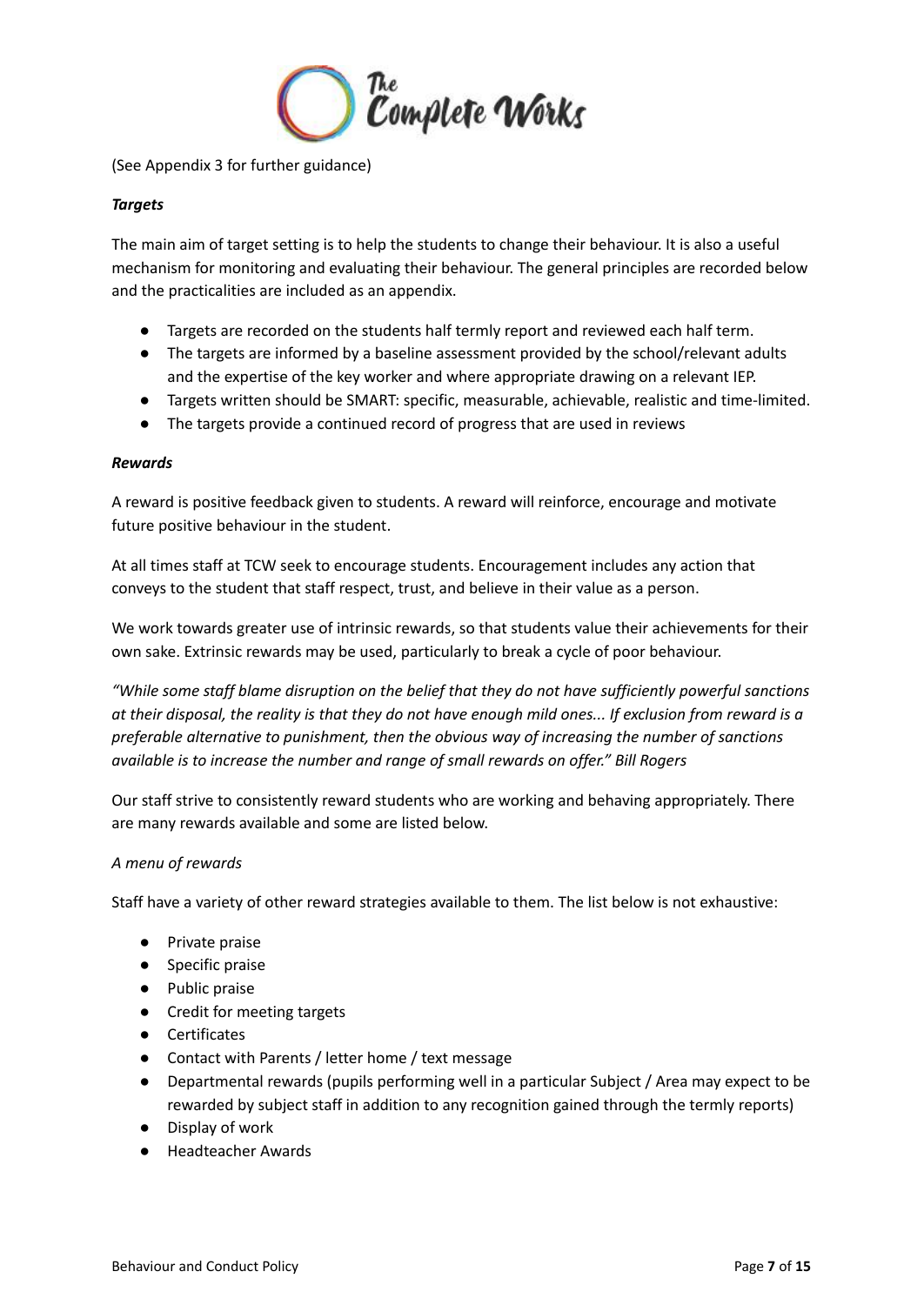

● Jack Petchey Awards

Staff need to be aware of individuals when using rewards. Some students tend to value intrinsic rewards such as praise or recognition and others tend to value extrinsic rewards such as treats. The test for giving out rewards is "does it help meet our aims?" If the answer is yes then the reward is appropriate.

TCW has two main systems for rewarding pupils for their good behaviour. These are:

- Short term rewards. Gifts of stationery etc.
- Long term rewards. Class trips or Excursions.

#### <span id="page-7-0"></span>*Sanctions*

Sanctions promote positive behaviour by linking a student's negative behaviour with a logical consequence.

We encourage students to take ownership of their behaviour by providing them with the opportunity to make considered choices. The imposition of a sanction will occur when a student chooses to follow a negative line of behaviour. The purpose of the sanction is to support the process of making good choices. When imposing a sanction, staff will consider:

- Is the sanction a logical consequence of the behaviour?
- Is the sanction consistent with the behaviour policy?
- Does the student understand the reason why they are being sanctioned?
- Is the sanction fair and reasonable?

A key principle of effective sanctions is certainty not severity. This means that staff will follow up and follow through decisions, whilst taking care not to impose overly severe sanctions. Reflection and restorative practice should be used to ensure students are given time and structure to evaluate their actions and reconsider their choices. Reflection and restorative practice should always be implemented if a sanction is given.

It is important that pupils are always given the opportunity to change their behaviour and to separate – to in some way put right what they have done. To support this process a variety of sanctions are available.

#### <span id="page-7-1"></span>*A menu of sanctions*

- Being asked to work into breaks
- Being asked to work 1-to-1 inside the classroom
- Being asked to work 1-to-1 outside the classroom
- Restriction of activity
- Rewards being delayed (but not removed completely)
- Time out of class for a fixed period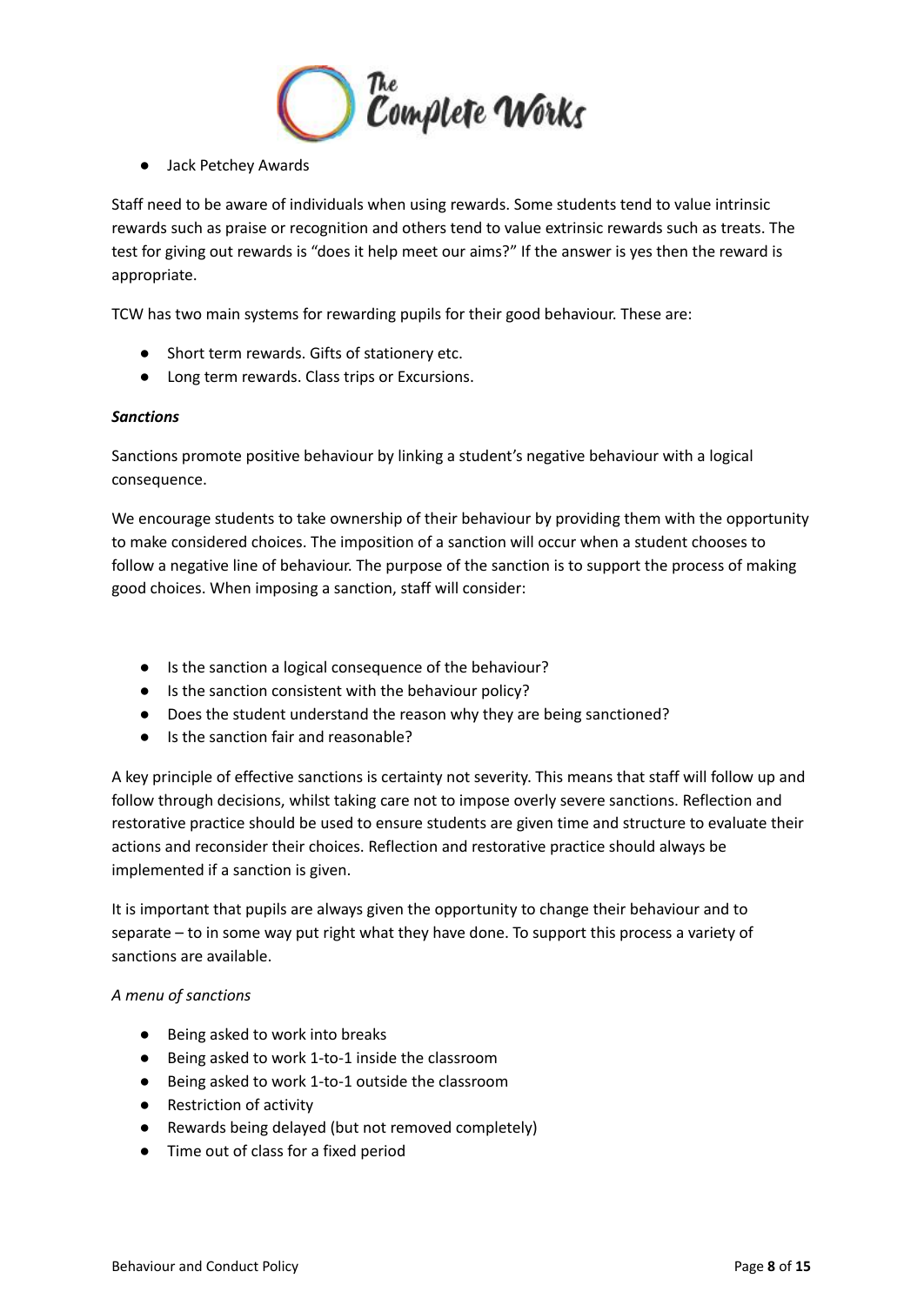

- Removal of any banned item (to be returned directly to the parent). Confirmation of a banned item is a course that will be followed. The item will be returned to the pupil at the end of the day or to the student's parent/guardian in certain situations (e.g. tobacco, lighter, mobile phones etc.). The Headteacher and staff authorised by them have statutory power to search students or their possession without consent if a pupil is suspected of possessing prohibited items e.g. stolen items, weapons, alcohol etc. staff will seize these items and return only under circumstances described above.
- Parent/carer contacted
- Invite parent to discuss matters at TCW
- Reimbursement for any damaged property
- In extreme circumstances a pupil may require restraining by members of staff. At TCW the use of restraint is kept to a minimum, clearly recorded and parents informed. Under section

93, part 7 of Educational Inspection Act 2006 restraint can be used to:

- o Stop an offence being committed
- o Prevent a personal injury or property being damaged
- o Stop behaviour prejudicing the maintenance of good order and discipline.
	- ❖ The force will be reasonable, necessary and proportionate and as a last resort. Only TCW staff who have undergone restraint training may restrain a student.
- For an incident involving more serious misbehaviour, TCW may impose a 'fixed term' exclusion, or possibly terminate the placement
- In extreme cases, staff have the right to ask for Police intervention

Staff may delay consequences, if support is required from colleagues to implement sanctions.

Any special needs of a pupil will be taken into account when applying any of the sanctions mentioned above. Their key worker can explain procedures to them before or after an incident.

#### <span id="page-8-0"></span>*Time*

Staff can require a student to lose time from their breaks in order to complete work from their lessons. Staff should supervise this time themselves.

#### <span id="page-8-1"></span>*Incidents*

- In classroom situations support staff and/or staff not in class at that time would generally be called upon.
- Medium and high level incidents are recorded on MyConcern. examples of which can be found in Appendix 6
- Only the Headteacher has the authority to exclude a student unless that responsibility has been specifically delegated for a period of time.
- The Trustees will be informed of any incidents that lead to exclusion and will act as the route of appeal
- The key worker will review with the student in a restorative format as soon as appropriate or during their weekly 'one to one' time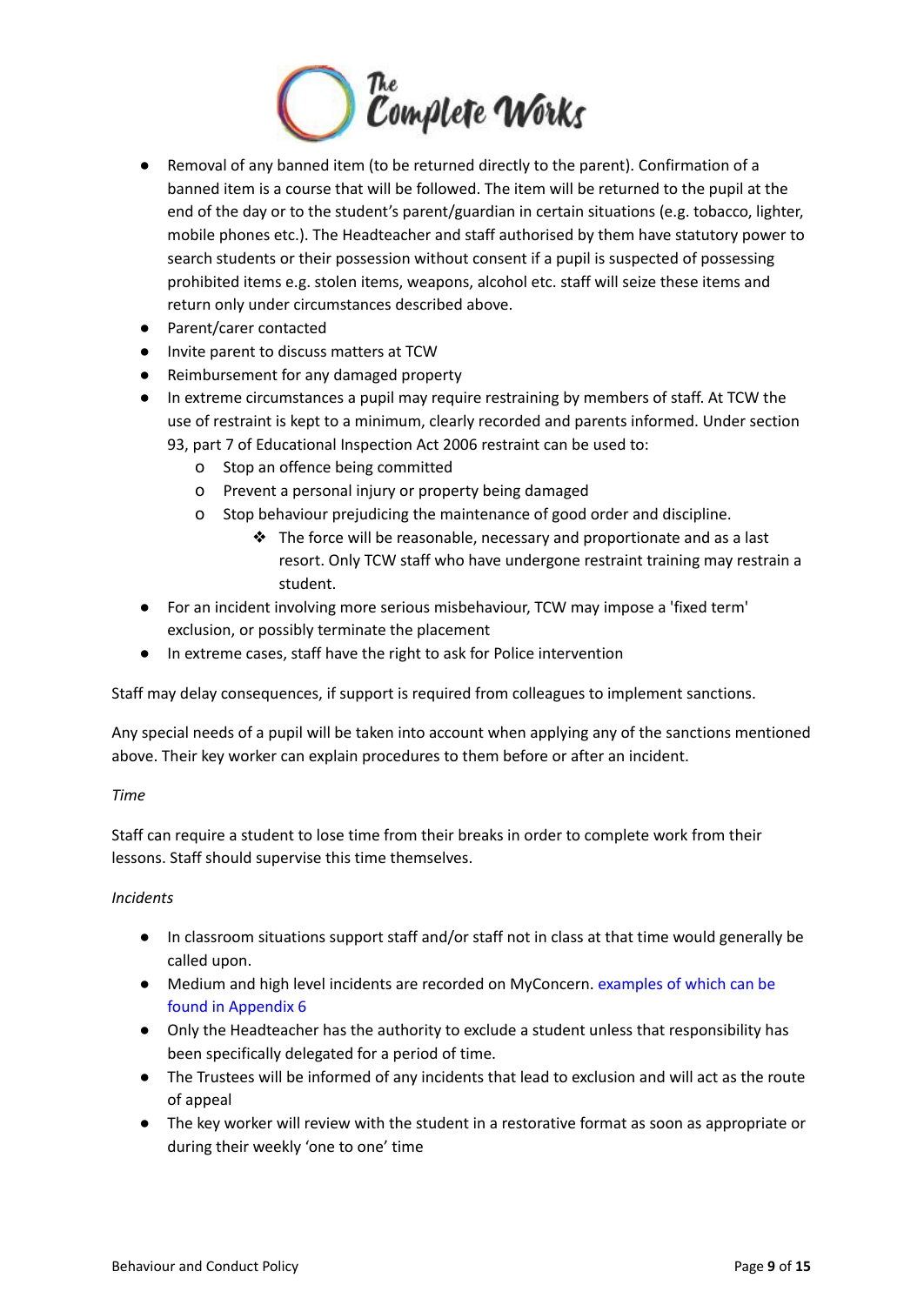

# <span id="page-9-0"></span>**Working in partnership**

At TCW we know that to maximise our success, we need to work closely with all stakeholders. We aim to promote a common understanding in order to create a consistent approach to behaviour management within our partnerships.

# <span id="page-9-1"></span>*Parents / Carers*

Parents/carers are consulted with and involved throughout a student's placement at TCW.

This means;

- When the student is referred for possible placement at TCW the parents and student are invited to attend an initial meeting at the school during which they discuss the placement.
- The parents/carers and student will be discussing the behaviour policy and expectations while at TCW.
- Parents/carers are sent half-termly reports discussing progress, behaviour and levels.
- Parents are encouraged to contact the central office for any reason that may affect the student's work, behaviour and attendance.
- Parents are called when deemed appropriate to deliver updates whether they be positive or negative
- Parents are called to confirm any absences

#### <span id="page-9-2"></span>*Referrers*

Schools and local authorities initiate the process of referral to TCW. They are consulted with and involved throughout a student's placement at TCW.

The referrer;

- Is asked to provide all relevant documentation before place is offered
- Is invited to visit the school when a student has been offered a place
- Is liaised with through a named contact, regarding the student
- Receives half-termly reports on students progress
- Is encouraged to contact the school for any reason that may affect the student's work and behaviour

#### <span id="page-9-3"></span>*Other Agencies / Professionals*

All professionals involved with pupils at TCW will be kept informed of developments and invited to all relevant meetings. These would include:

- Social workers
- CAMHS
- Health
- Education Psychologists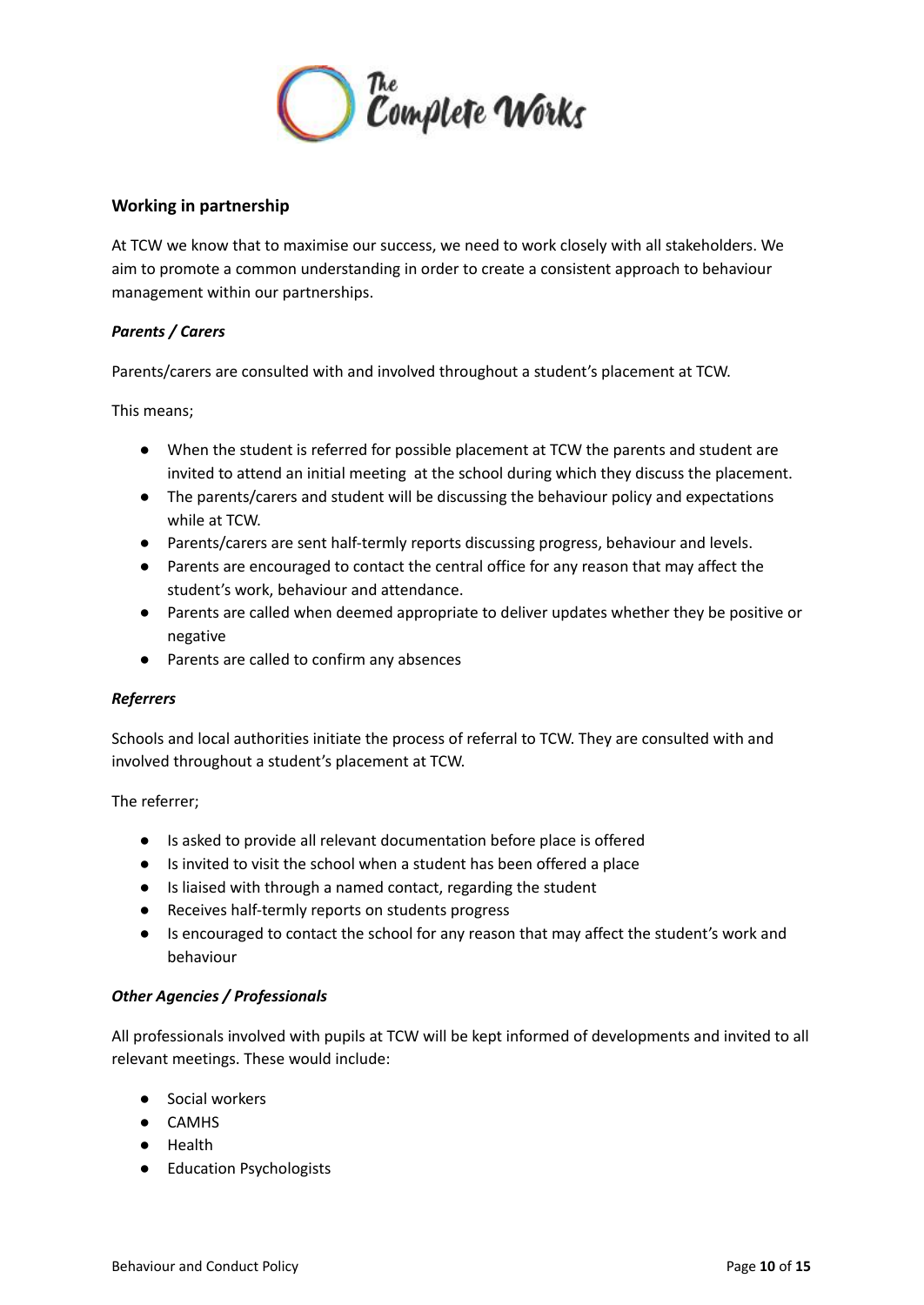

- Looked After Team
- And others

# <span id="page-10-0"></span>**Implementation and review**

- All staff are expected to have a working understanding of this policy
- The Headteacher and Senior Leadership Team have responsibility for the monitoring of this policy's consistent application by staff and will update accordingly
- All colleagues will be involved in staff meetings by discussing the aims, core values and way of working outlined in the policy to keep it a live document that reflects our beliefs and practice
- Students will be involved in reviewing this policy through PSHE lessons, 1-to-1's and informal discussions. Focusing on the sections regarding rights, responsibilities and rules and consequences to make sure that there is a shared understanding and agreement on the core beliefs
- Parents/carers will be involved by questionnaires and discussion during review meetings asking for feedback on their child's progress at TCW.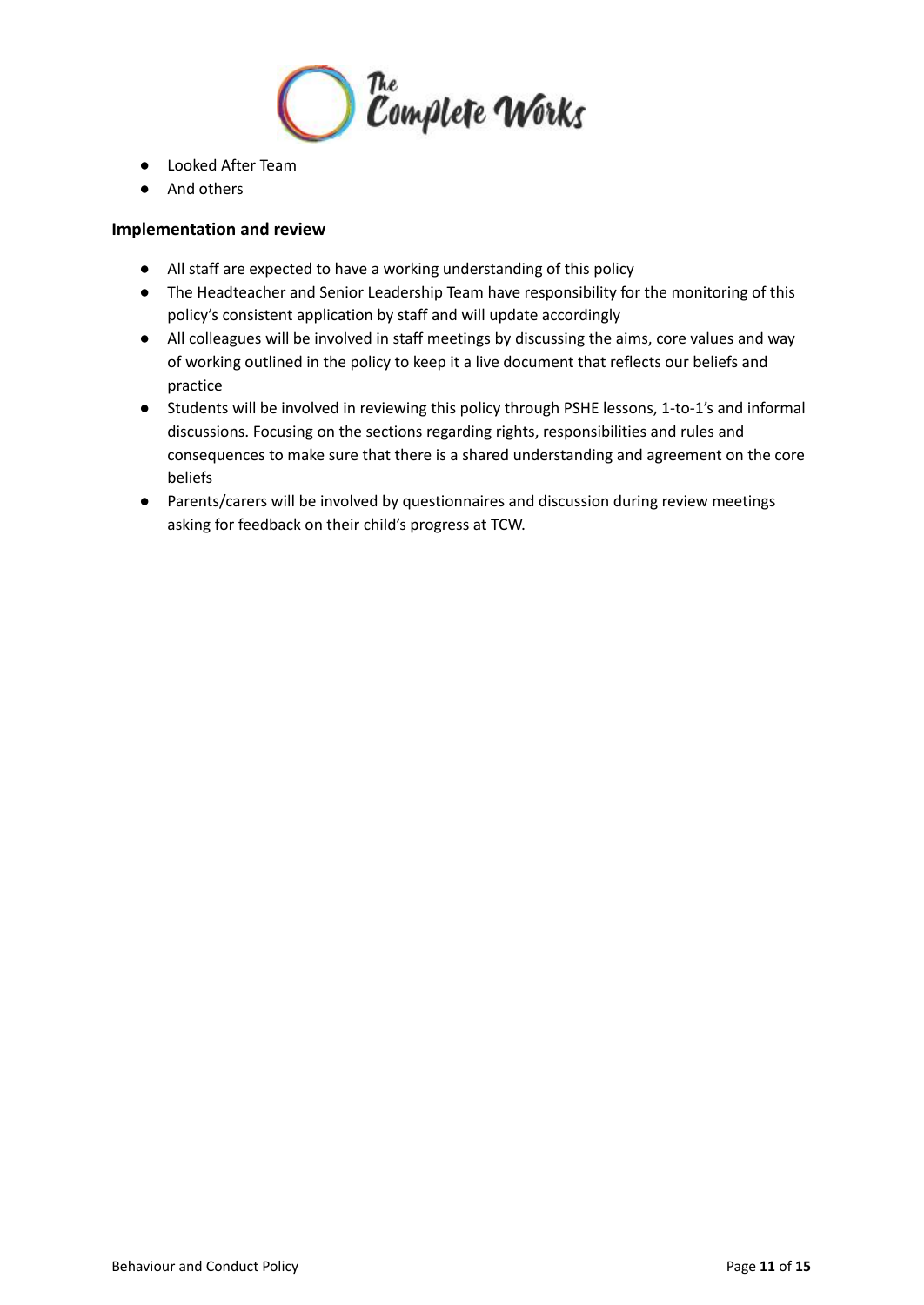

# <span id="page-11-0"></span>**Appendix 1:**

# **Additional guidance and information**

#### <span id="page-11-1"></span>*Primary and secondary behaviour*

When staff correct behaviour some students may sigh, roll their eyes, argue, etc. This constitutes secondary behaviour. The primary behaviour is the original behaviour that staff seek to correct and should remain central as focusing on secondary behaviour can lead to:

- Rewarding attention seeking behaviour
- The pupil avoiding responsibility for the primary behaviour
- Reinforcing the students perception that the staff will not follow up and follow through

This does not mean the staff ignores secondary behaviour, action can be deferred, but it is essential that the focus remains on the primary behaviour.

# <span id="page-11-2"></span>*Positive use of the language of discipline*

Studies suggest that communication between people involves body language and tone of voice as well as the words themselves. As such for effective communication body language and tone of voice need to be:

- Relaxed
- Confident
- Calm
- Assertive

The language used is crucial when dealing with students at TCW. To this end staff may find it useful to consider the following\*:

- Focus on the behaviour not the person
- Focus on desired behaviour not undesired behaviour
- Use positive language
- Keep directions brief
- Use "when...then" directions
- Use positively phrased directions
- Use nonverbal cues
- Pause when gaining attention e.g. "John (pause to ensure attention) face this way and listen, thanks"
- Use "thanks" rather than "please" (expecting compliance)
- Use "I" statements
- Using "What are you doing? ... What should you be doing?"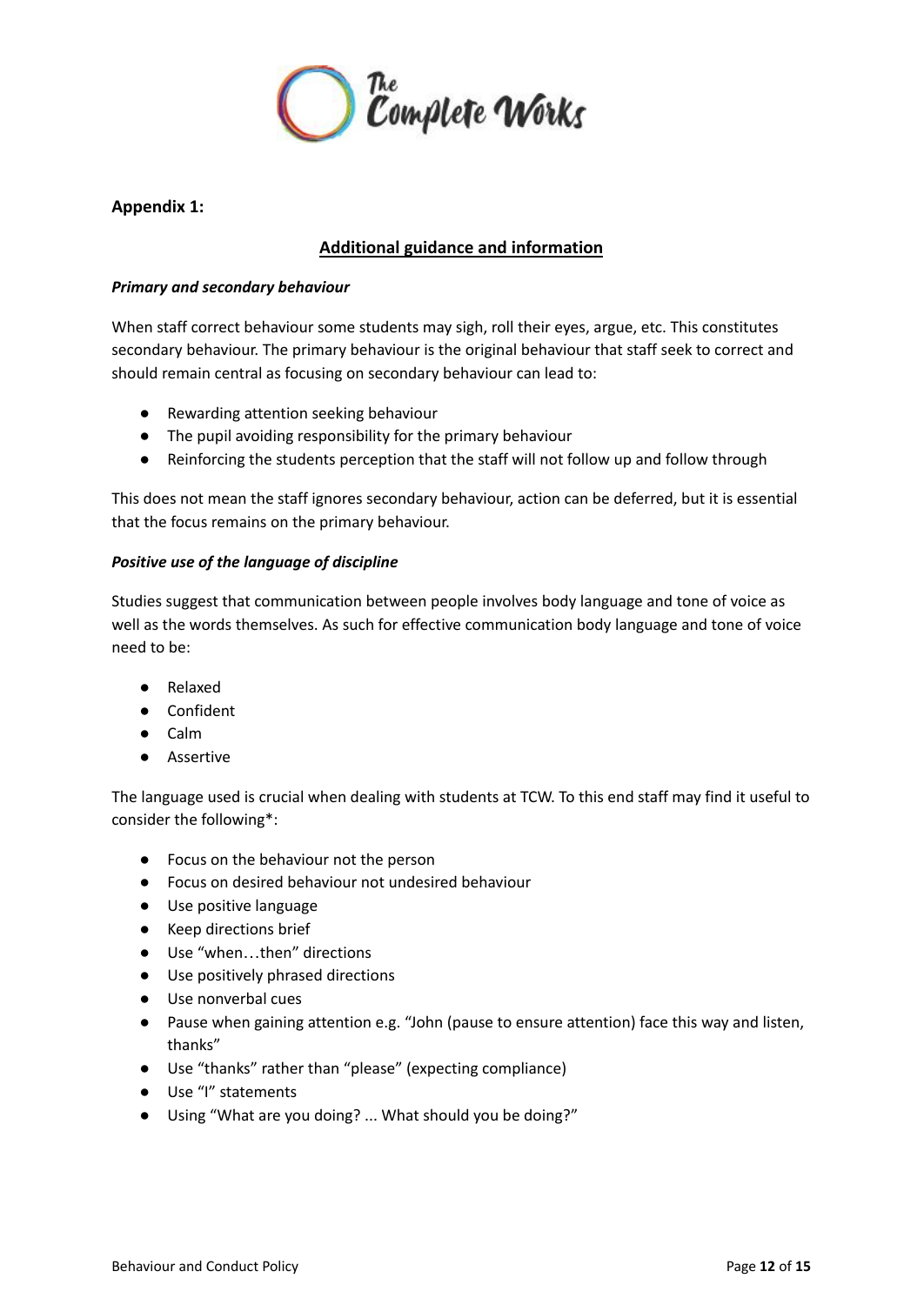

- Give rule reminders phrased such as "Jill, you know our rule for gaining attention. Use it, thanks."
- Give choices e.g. "John, if you are finding it difficult to work properly where you are, then you can move to the seat at the front"
- The phrase that pays "You know what you are doing and you know there will be consequences" (to remain effective use infrequently!)

\*See "Behaviour Management" Bill Rogers

# <span id="page-12-0"></span>*Separate the behaviour from the child*

At all times staff need to remember that it is the behaviour that we don't like, not the child. E.g. If a student hits someone, the staff needs to make it clear that hitting is unacceptable (it infringes someone's rights) and we don't accept hitting. Further to this staff must not allow the student's mistaken belief that they are disliked to prevent appropriate action being taken.

# <span id="page-12-1"></span>**Appendix 2:**

# <span id="page-12-2"></span>*Vigilance*

Staff need to consider what behaviour to address and what may be best tactically ignored: in other words how vigilant do we need to be?

| <b>Overly vigilant</b>         | <b>Relaxed vigilance</b>              | <b>Insufficiently vigilant</b>       |
|--------------------------------|---------------------------------------|--------------------------------------|
| <b>Staff pays attention to</b> | <b>Staff pays attention to issues</b> | <b>Staff fails to attend to some</b> |
| everything, including matters  | that matter                           | issues that matter                   |
| of low importance              |                                       |                                      |
| Too many issues to deal with   | Deals appropriately with issues       | Undesirable behaviour is left        |
| and fails to follow them up    | and follows them up                   | unaddressed                          |
| Can lead to too much attention | A healthy balance between             | Too little attention given to        |
| being given to behaviour and   | dealing with behaviour and            | behaviour so that learning is        |
| not enough on learning         | learning                              | difficult                            |
| Students feel harassed         | Students feel safe                    | Students are unsure what             |
|                                |                                       | behaviour is acceptable              |
| Staff can appear over stressed | Staff appears calm                    | Staff can appear uncaring            |

# <span id="page-12-3"></span>**Appendix 3:**

#### <span id="page-12-4"></span>*Logical consequences*

When considering consequences (positive and negative) it is useful to keep them closely linked with the behaviour. This can be called logical consequences. For example it may be more logical to reward good work by displaying it on the wall than to give out a sweet. Or if a pupil throws food, a sanction could be eating in isolation the next day rather than a detention. Applying a logical consequence will help keep the focus on the behaviour and so maintain the link between what the student does and what happens.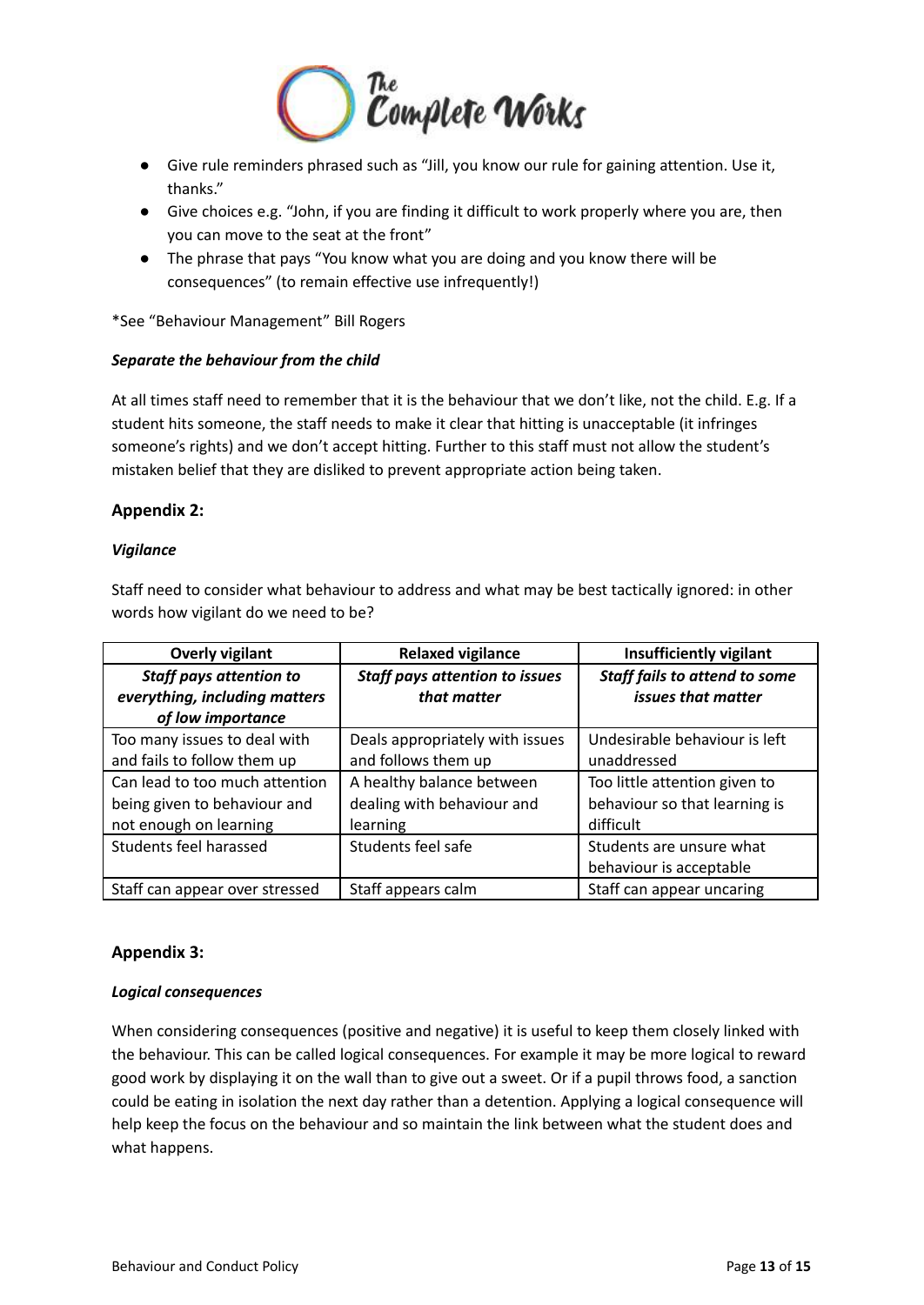

# <span id="page-13-0"></span>**Appendix 4:**

# <span id="page-13-1"></span>*Corrective discipline: least to most intrusive*



# <span id="page-13-2"></span>**Appendix 5:**

#### <span id="page-13-3"></span>*Colleague support*

All staff at TCW have the right to be supported by their colleagues. This means that:

- Staff (including the leadership team) will support and follow through decisions and actions made by other staff -providing they are in line with the principals of this behaviour policy
- Generally staff will retain "ownership" of an incident. This means that follow up and follow through will involve the original staff (if appropriate)
- Staff have the opportunity to discuss difficulties in an open and non-judgemental framework. This can include informal and private conversations between staff, formal debriefing, formal mentoring or performance management meetings and staff meetings

It follows therefore that all staff have the responsibility to:

- Follow the principles of this behaviour policy
- Support the decisions and actions of colleagues (including the leadership team) -providing they are in line with the principles of this behaviour policy
- Respect the rights of other staff